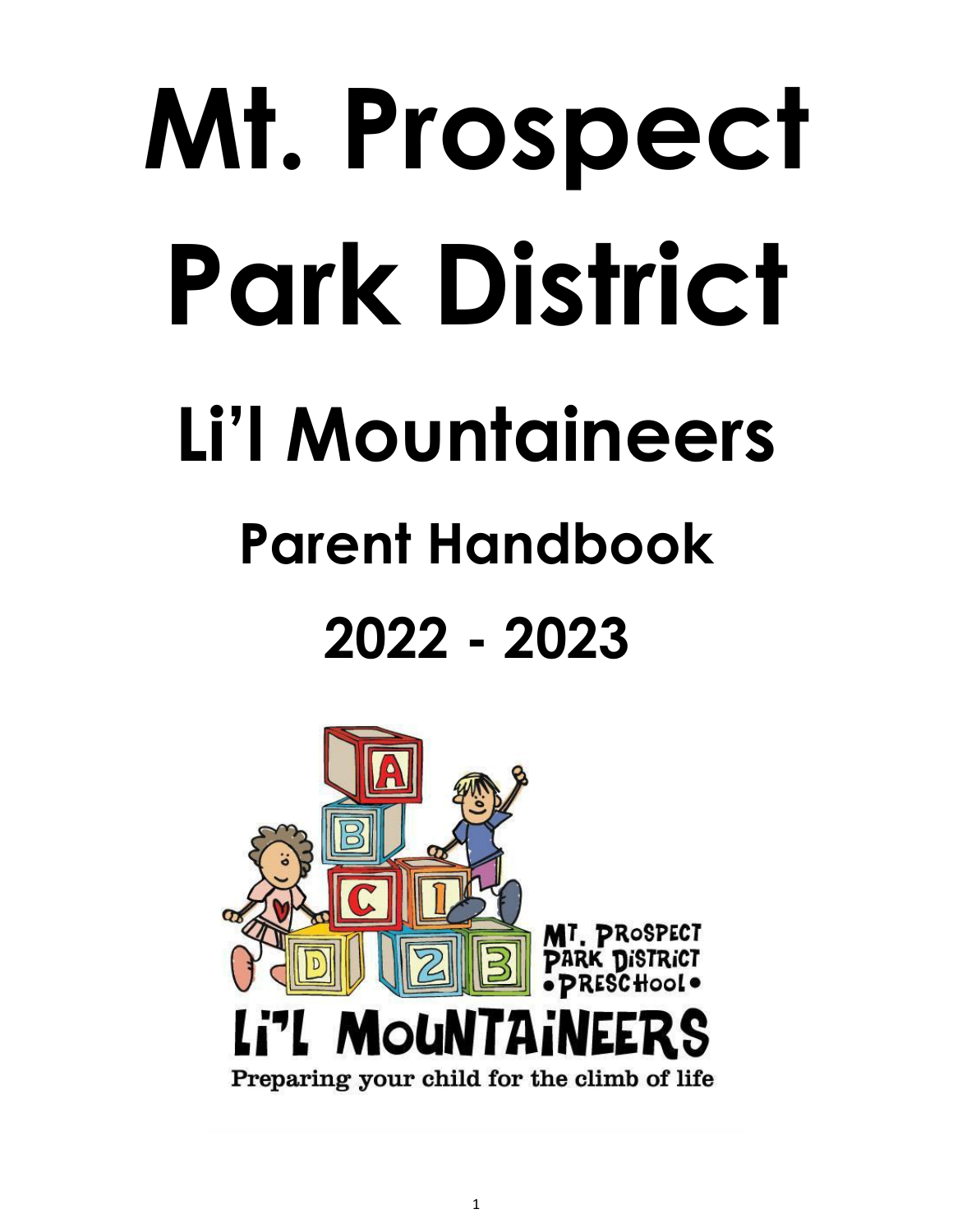# **Welcome and thank you for choosing the Li'l Mountaineers Preschool Program. The teachers**

#### **are excited to meet all their new friends.**

#### **Preschool Forms:**

*Informational "Getting to Know your Preschooler" form will be mailed to registered participants (along with a Welcome Letter and list of Important Dates, including first*  days of school and days off) closer to the start date of school. The waiver at the end of *this handbook must also be submitted. Please return all materials to your teacher, or the front desk of RecPlex (Attention: Kristina Winans), prior to the first day of class.*

#### **Class Offerings:**

| Almost 3's Program- Turn 3 on or before February 1, 2023           |                    |                   |                    |  |
|--------------------------------------------------------------------|--------------------|-------------------|--------------------|--|
| CCC                                                                | Monday & Wednesday | $9:30 - 11:30$ AM | R \$147 / NR \$172 |  |
| CCC                                                                | Tuesday & Thursday | $9:30 - 11:30$ AM | R \$147 / NR \$172 |  |
| 3 Year Old Program - Turn 3 on or before September 1, 2022         |                    |                   |                    |  |
| RecPlex                                                            | Mon / Wed / Fri    | $9:15 - 11:45$ AM | R \$259 / NR \$284 |  |
| RecPlex                                                            | Tuesday & Thursday | $9:15 - 11:45$ AM | R \$175 / NR \$200 |  |
| Pre - K 4 Year Old Program - Turn 4 on or before September 1, 2022 |                    |                   |                    |  |
| RecPlex                                                            | Mon / Wed / Fri    | $9:15 - 11:45$ AM | R \$259 / NR \$284 |  |
| RecPlex                                                            | Tuesday & Thursday | $9:15 - 11:45$ AM | R \$175 / NR \$200 |  |
| Multi-Age Program- Turn 4 by February 1, 2023                      |                    |                   |                    |  |
| RecPlex                                                            | Mon / Wed / Fri    | $1:00 - 3:30$ PM  | R \$259 / NR \$284 |  |
| RecPlex                                                            | Tuesday & Thursday | $1:00 - 3:30$ PM  | R \$175 / NR \$200 |  |

\*\*There is also an extra 15 minute window before and after the listed class times for drop off and pick up\*\* \*\*Class days, times, locations, and monthly tuition are subject to change\*\*

#### **Attendance/Teacher Contact**

Please notify your child's teachers if your child will be absent (*for non-illness related reasons*) via phone or email. Almost 3's: (847) 255-5380 x128 RecPlex 3's: (847) 640-1000 x 226 RecPlex PreK & Multi-Age: (847) 640-1000 x227

Almost 3's – [youth2@mppd.org](mailto:youth2@mppd.org)  3's – [youth3@mppd.org](mailto:youth3@mppd.org) PreK – [youth4@mppd.org](mailto:youth4@mppd.org) Multi Age – [youth4@mppd.org](mailto:youth4@mppd.org)

We have an *open door* policy meaning you may speak to your teachers at any time. If more time is needed, please schedule a conference.

*Any illness absences* are to be reported to Kristina Winans at [kwinans@mppd.org.](mailto:kwinans@mppd.org) Please **do not** report any illness to your classroom teacher

#### **Classroom Environment**

The Mt. Prospect Park District Li'l Mountaineers Preschool provides a learning environment in which children can make discoveries, solve problems, think independently, and play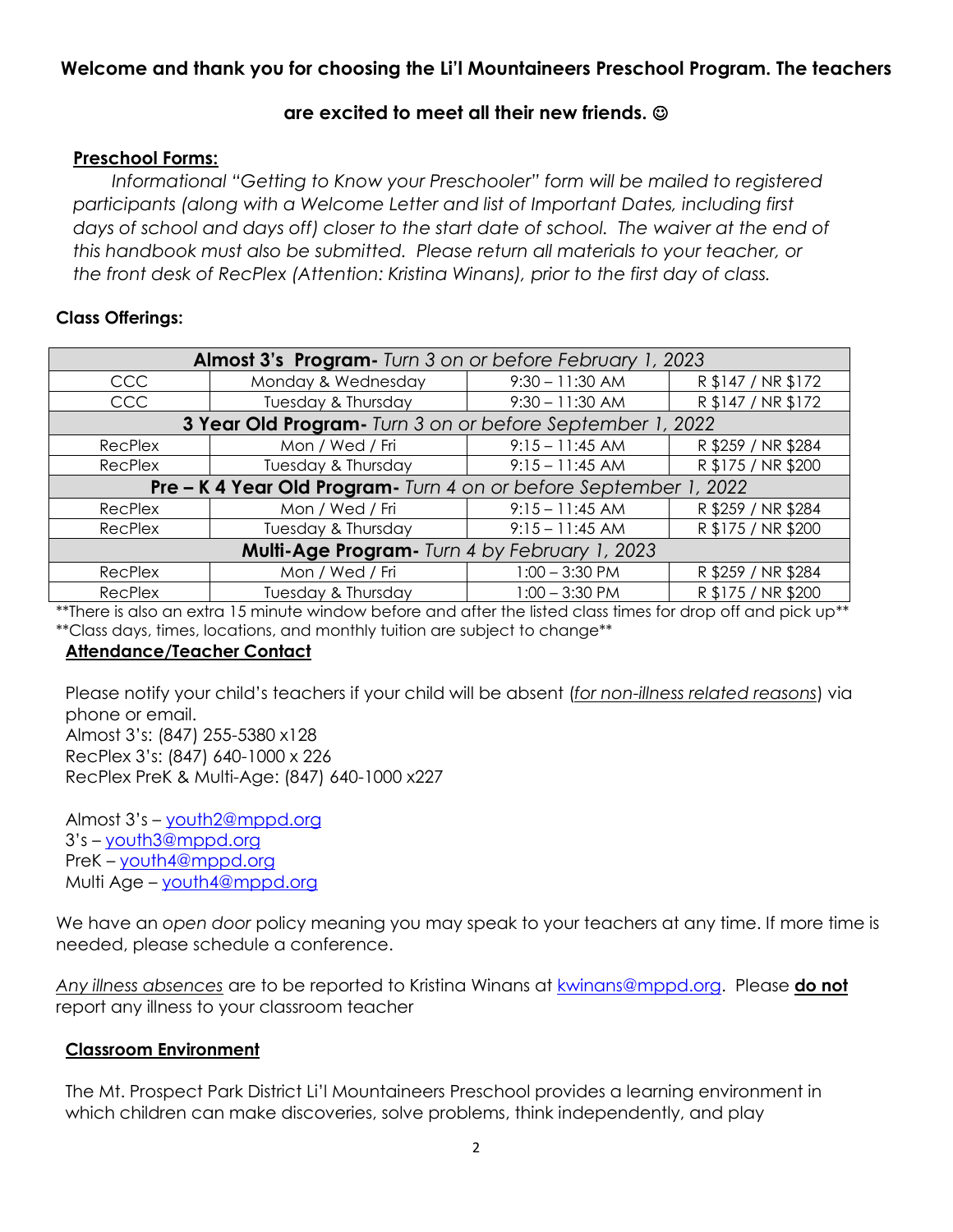cooperatively. We understand that children progress through the same stages of development but at an individual pace. We believe the basis for all learning is experience. All interrelated aspects of the child's growth and development are considered.

Teacher and child interactions are an important aspect of preschool. We believe preschool children are enthusiastic and imaginative learners. Children should be engaged within the educational classroom environment that the teacher has prepared. We provide experiences that include math, science, social studies, art, language, music, movement and dramatic play.

The following concepts are introduced to the classroom:

- □ Social and emotional growth
- **Emergent language and communication**
- Gross motor skills
- □ Fine motor skills
- **Emergent reading and writing skills**
- □ Age appropriate problem solving skills
- **Creative development skills**
- □ Self-help skills

Each child is encouraged to progress at his or her own pace. They may work as an individual or in a group setting.

#### **Drop Off Procedure**

All children must be escorted into the building by a parent or authorized adult. Please make sure your child is signed in and puts their belongings in their appropriate spot. There is a 15 minute drop off window (of structured play) for each class. Learning begins at the designated "class time" so please be sure to drop off during the 15 minute window. Although a paper copy is no longer required, a daily health check is to be acknowledged prior to leaving your child at school (please see COVID section later in the handbook).

#### **Pick Up Procedure**

Children will only be dismissed to a parent or authorized adult. You must notify your teacher in writing if someone other than those listed on the authorized list will be picking up. Staff will be checking **all ID's** until they get to know those who are authorized. Please make sure to bring an ID the first few classes. Staff will be cross referencing the ID cards to the authorized pick up list. There is a 15 minute window (of structured play) to pick up your child. Late pick-ups will be charged \$1/minute. This bill will be charged to your Webstore account. If the late pickup becomes habitual, then the child may be removed from the program. If a child is not picked up after 30 minutes and the staff has not received a phone call the local authorities will be notified.

Drop off and Pick up are to be efficient procedures. Please no lingering or allowing children to run around the building during these times.

#### **Parking**

Please use caution while driving in the parking lots and follow the appropriate speed limit. You must park in a parking spot and walk into the facility. Parking is prohibited in the fire lanes and handicapped spaces. Your child's safety is our first concern. Please take every precaution during drop off and pick up.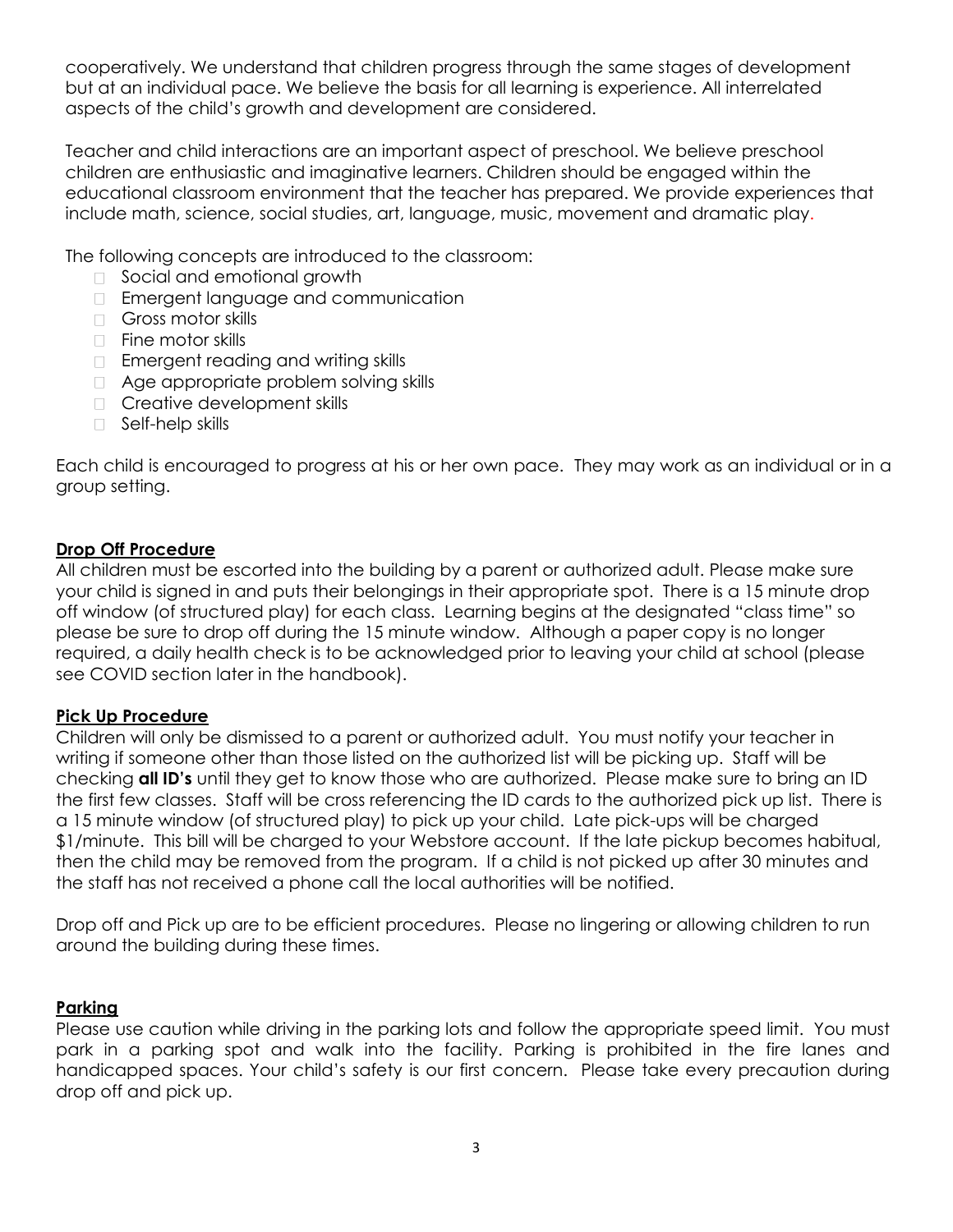# **Toilet Teaching**

One of the requirements for a child to enter preschool is that he/she must be toilet trained and know how to clean themselves after the use of the toilet (teachers do not wipe students). If a child has a bathroom accident, a parent will be called to bring a change of clothes and to clean the child before returning to class. If a parent cannot be reached the emergency contact will be called. A child is required to take care of all their own bathroom needs; the Mt. Prospect Park District does not change participants. Please make this a consideration when dressing your child for preschool.

Children in the Almost 3's preschool may wear pull-ups. In the case of an accident, parents will be called to take care of their child's toilet needs.

# **Clothing**

Children should be dressed as comfortably as possible. Simple, play clothes are best. We use a variety of art materials that may get messy and the children will enjoy themselves more if they do not have to worry about their clothing. **Please provide a paint shirt** (to be kept in the classroom) for art projects. Our classes also have access to the gymnasiums at each building. Have your child wear comfortable clothes and gym shoes daily.

A separate set of *size and season appropriate* clothing must be kept in the child's backpack (or classroom) at all times. Please make sure one is packed daily. To avoid confusion and loss, all extra clothing should be marked with your child's first and last name (Top, bottom, underwear & socks). The MPPD does not have extra clothing to provide if children have accidents.

# **School Backpacks/supplies**

Please provide your child a school size backpack. Daily work and important notices will be sent home. Please label school bags with your child's first and last name. Children must also bring the following supplies in a **pencil box labeled with their first and last name**:

-Washable Markers

-Crayons

-Blunt Tip Fiskars Scissors

-5 Elmer's Glue Sticks

-Pencils (preferably "my first pencil")

-Folder – this will stay in the child's backpack and is to be brought to and from school each day. Please make sure to check the folder for important notices and clean out any completed work/projects.

On occasion the teachers may request other household items to be brought to school.

Preschool supply kits will be available for purchase through MPPD. Please contact Kristina Winans for details.

# **Snack Policy**

All children will need to bring their own peanut free snack (name labeled in a disposable container or bag), daily. MPPD does not supply any extra snack, so please be sure to send one each class. We ask all families to provide healthy and nutritious snacks for your child. Please also send your child with a name labeled water bottle.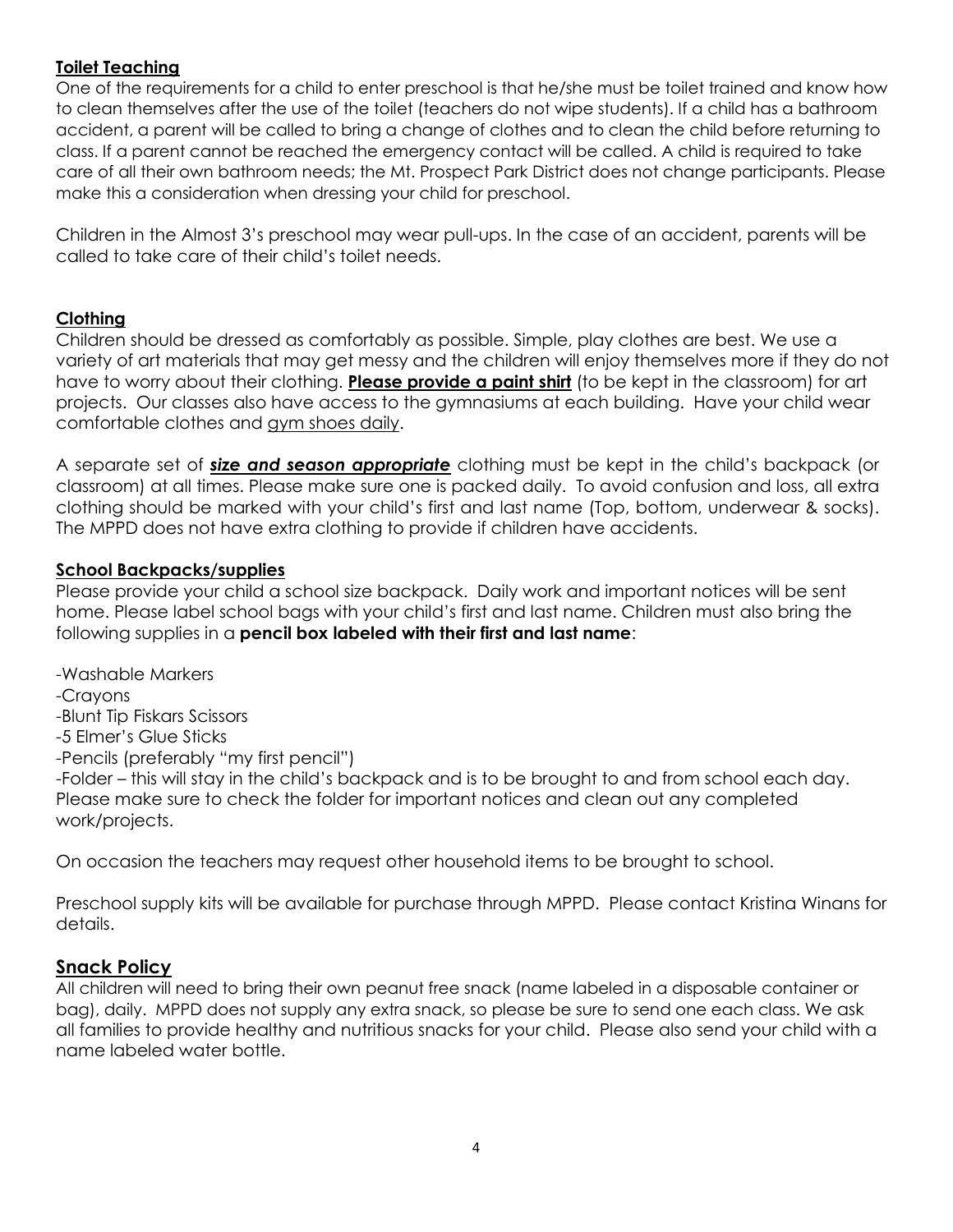**All of our preschool classrooms are peanut / tree nut free!** Please do not bring any items containing nuts or have a label that states it was processed with nut products. Please read all labels!

Please make sure you have listed any known allergies at the time of registration. If any new allergies arise, please let your classroom teachers know. This information is to be kept with each child's record.

Any special snacks provided by MPPD will require a parent signature on a permission slip.

#### **Newsletters**

A newsletter containing general information and reminders will be distributed monthly via email. In addition, please check for special notices from the teacher in your child's folder.

#### **Weather/Days Off**

You will be receiving a "List of Important Dates" with start dates, end dates, and days off, closer to the start of the year. The Mt. Prospect Park District Preschool follows both School District 57 and School District 59 yearly calendars. Weather closings will be decided on a case by case basis and you will be notified via email regarding these decisions. A notice will also be posted at mppd.org when preschool is closed. In the event of a snow/cold/severe weather day, class may be held via Zoom. There are no refunds or prorated amounts for classes held on Zoom.

#### **Registration Requirements**

-Registration fee – non-refundable after July 1, 2022 -Credit Card on your Webstore account to be auto billed monthly -Signed Waiver at the end of this handbook -Copy of preschooler's Birth Certificate (new 2022-2023 preschool students only)

#### **Monthly Tuition Payment**

Your child is enrolled for the 2022-2023 school year. Parents are expected to commit to the entire year. Class runs from mid-September through mid-May. The monthly preschool tuition is broken down into 9 total payments. All payments are equal regardless of the number of actual attendance days, with the exception of both the August 14<sup>th</sup> and November 14<sup>th</sup> bills. Please see below for our tuition payment protocol. We do not prorate or allow day switches for days absent/sick. The initial Registration Fee is non-refundable after July 1, 2022.

**A credit card is required on your Webstore account in order to be auto billed monthly.** You will be billed on the 14th of each month, for the following month of school. A \$10.00 late fee will be applied on the sixth of the month if the payment has not gone through by that date. All monthly payments will be completed on the Webstore. Receipts are available on your account to be viewed at any time. The MPPD does not provide an overall summary of expenses.

Failure to make a payment will result in removal from the program. (2 late notices are emailed)

Early withdrawal from preschool will result in the forfeit of Registration Fee. If you choose to drop, you must notify Kristina Winans at [kwinans@mppd.org](mailto:kwinans@mppd.org) **before** the bill hits for the next month. Tuition will not be refunded after the bill goes to your account. Drops will not be accepted during a month's time.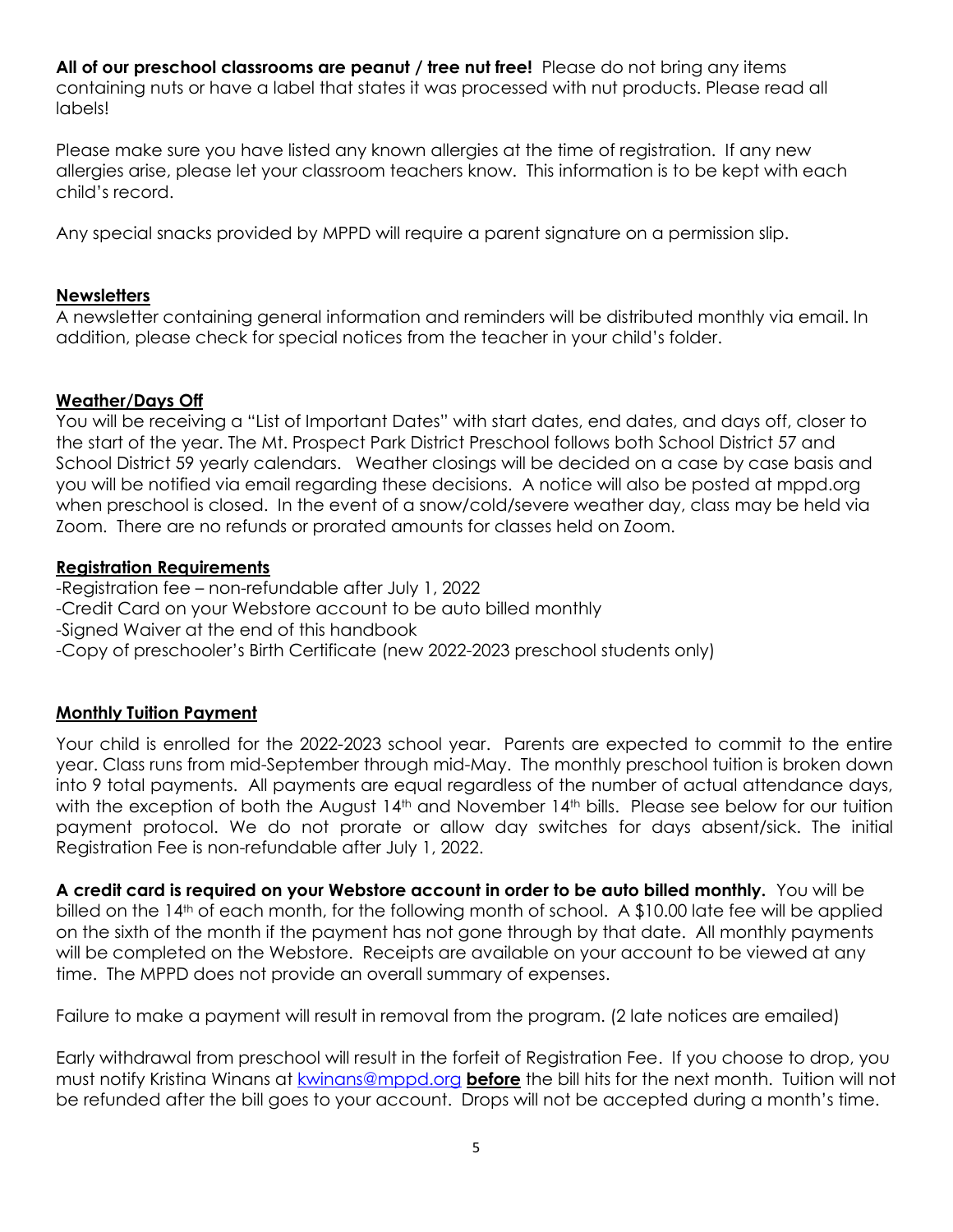# **Tuition Payment Protocol**

All families enrolled in Preschool will have a billing section set up on their household account through the Mt. Prospect Park District.

# **Accounts are charged on the 14th of the month prior to program service month.**

- $\bullet$  Billing will begin August 14<sup>th</sup> for the September Tuition payment
- A valid credit card must be put on file in order to be auto billed monthly
	- o To do this: Log into the Webstore, go to Account Settings, Update Payment Card
- A \$10.00 Late Fee will be applied on the  $6<sup>th</sup>$  of each month, if not paid for by the  $5<sup>th</sup>$
- Unpaid payments will result in the removal from program (2 Late Notices will be sent)

If you do not have a Webstore Account, please visit RecPlex or Central Community Center to set up your Household Account. You will need to verify your address, so please come prepared with documentation. Make sure to provide an email address, which will be used to send you an Invite to the Webstore. You will then activate your Webstore Account on your own device.

| <b>Auto Billing Date</b> | <b>Program Service Month</b> | Payment     |
|--------------------------|------------------------------|-------------|
| August 14, 2022          | September 2022               | <b>HALF</b> |
| September 14, 2022       | October 2022                 | <b>FULL</b> |
| October 14, 2022         | November 2022                | <b>FULL</b> |
| November 14, 2022        | December 2022                | <b>HALF</b> |
| December 14, 2022        | January 2023                 | <b>FULL</b> |
| January 14, 2023         | February 2023                | <b>FULL</b> |
| February 14, 2023        | <b>March 2023</b>            | <b>FULL</b> |
| March 14, 2023           | April 2023                   | <b>FULL</b> |
| April 14, 2023           | May 2023                     | <b>FULL</b> |

FULL fees per class are listed on page 2.

#### **Vacation/Leaving the Country**

Should an event arise that requires your child to leave the country/vacation time, parents/guardians are still responsible for tuition payment for all of the time missed. If payments are not made, your child will not be allowed back in school and your spot is subject to be filled.

# **Wellness Policy (non COVID related)**

Children are not able to fully benefit from our program when they are not well. Often times they can be spreading contagious illnesses to other children. **We ask that you strictly adhere to these standards so all our preschool children and staff are protected.**

- □ Intending to maintain a qualitative program and protect all our children, **no child will be accepted with indications of illness.**
- Children who are at school are expected to be healthy and to participate in all indoor and outdoor activities with their class.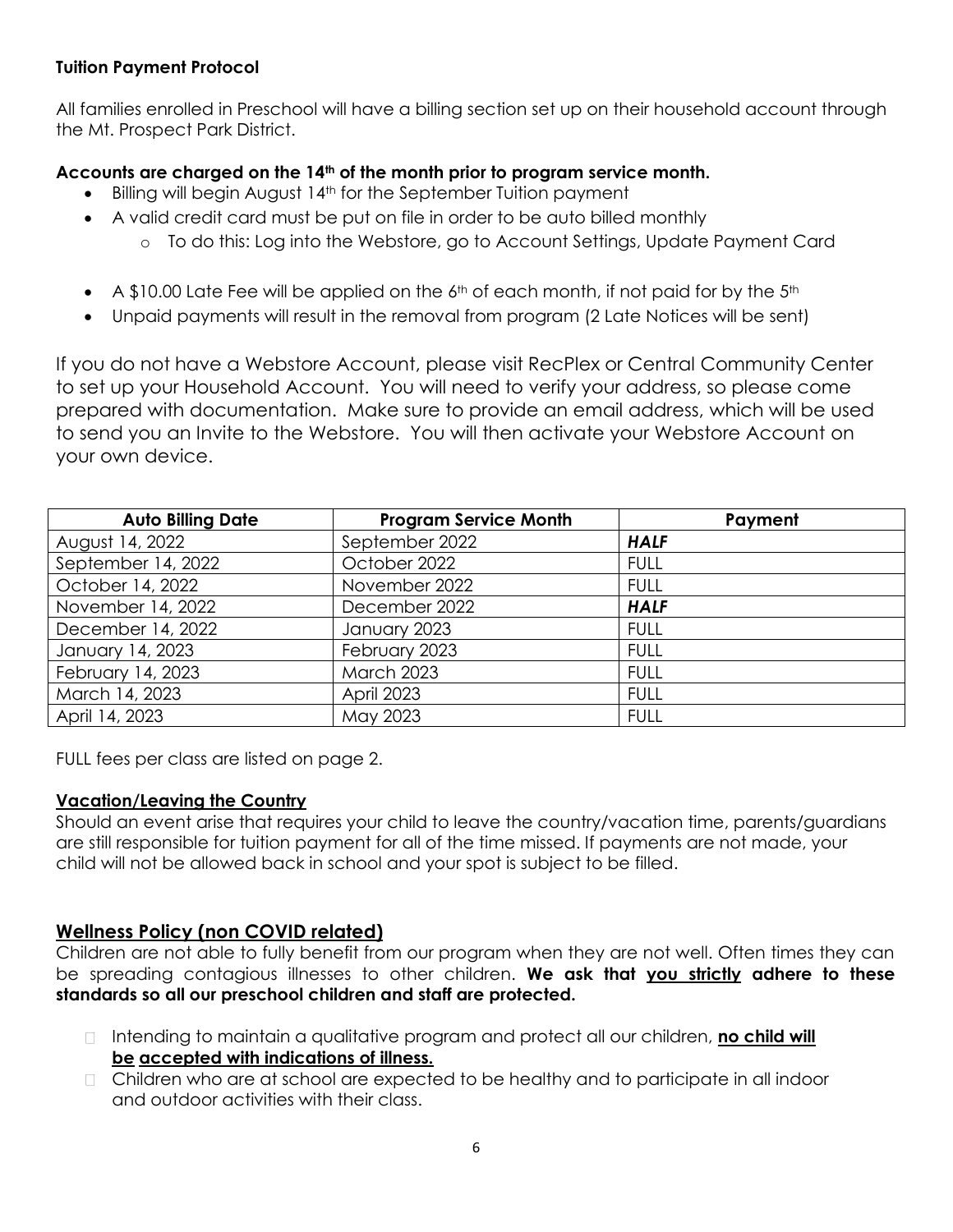If a child becomes ill during school, parents will be notified and must pick up within 15  $\Box$ minutes. If a parent is unavailable, an emergency contact will be contacted to pick up the child. Please make sure those listed are available and in within close proximity to the class.

#### **Children should not attend school with any of the following:**

- *Any flu like symptoms*
- *Upset stomach / loose bowels*
- *Headache*
- *Open sores*
- *Consistent sneezing, cough, runny/stuffy nose*
- *Fever (hot or cold)*
- *Rash not already identified with a doctor's note*
- *Vomiting*
- *Diarrhea*
- *Unusual lethargy*
- *Unusual irritability*
- *Persistent crying*
- *Difficulty breathing*
- *or other signs of possible illness*

*Contact Kristina Winans at [kwinans@mppd.org](mailto:kwinans@mppd.org) regarding an absence due to illness.* There are no prorations for days absent.

*Please notify your teachers if your child is absent from class for anything NOT RELATED to an illness*.

Contagious diseases such as head lice, strep throat, chicken pox, pink eye, flu, measles etc., MUST be reported to Kristina Winans. A confidential note will be sent home with all students stating there was a confirmed case, but will not include the child's name. Several diseases such as *Pink eye, impetigo, or strep throat will require appropriate treatment initiated with a physician and will require a written approval by the physician to return to school*. Please email the note to Kristina Winans and wait for confirmation to return to school.

Parents with children who are diagnosed as asthmatic should contact their child's teacher to discuss the current medical treatment that is being administered and complete medical dispense form. Any child who needs to take mediation during program hours is to have a completed "Permission to Dispense" form on file. Staff will review these on a case by case basis, and will let you know if this is something we can accommodate on site as a staff. Additional forms are required for Inhalers and Epi-Pens. Please see your classroom teacher if you need copies of these forms.

Please be considerate of others in your classroom. With everyone's cooperation, we will continue to have a preschool environment that promotes healthy and happy children.

#### **COVID Related Information**

#### **Please keep all sick children home from preschool and report any illness to Kristina Winans at [kwinans@mppd.org](mailto:kwinans@mppd.org)**

It is expected that your child arrives at Preschool healthy and symptom free. If your child is exhibiting any signs of illness, Preschool staff will contact Authorized Individuals to pick up within 15 minutes.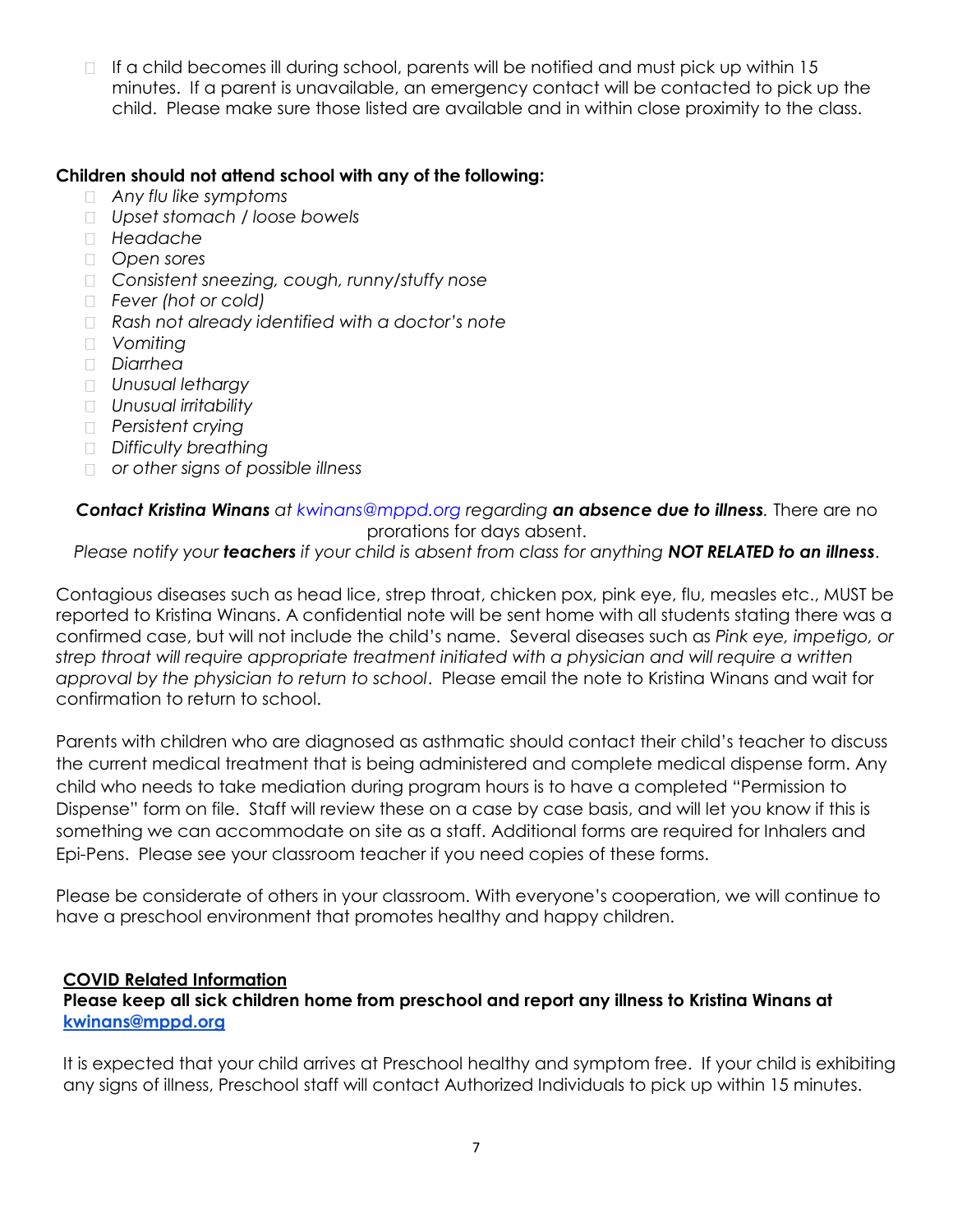Please continue to self-assess before entering Park District facilities/participating in programs, and do not come if you are not feeling well. Inform Kristina Winans if:

1. A patron/program participant visited our facilities or participated in programming within 48 hours of coming down with COVID-19 or testing positive for COVID-19.

a. Please also do not come to preschool if you are waiting on test results

- 2. A program participant had close contact with someone with COVID‐19.
- 3. A program participant was advised to quarantine by their school or other organization due to exposure to COVID-19.

We have a series of 5 different protocols in place based on different factors such as vaccine status, showing symptoms, being asymptomatic, exposures, testing positive, etc. Please continue to email Kristina Winans with any kind of illness, and you will be asked a series of questions that will determine a return date and mask status. We will still be contact tracing to the best of our ability.

The district will confidentially notify the other camp families and staff that a case of COVID-19 has been reported. Families will be notified individually if the COVID investigation leads us to believe other campers are considered close contacts, as defined by the CDC. Due to the ongoing changes, this information is subject to change. Please contact Kristina Winans and we will discuss the proper procedure and/or return date on an individual basis.

#### **Masks**

As of Monday, 2/28/2022, face masks are optional in most public indoor spaces per Cook County and the State of Illinois. Additionally, the Cook County Vaccine Mandate ends as of 2/28/2022. Beginning on 2/28/2022, face masks will be optional at the Mt. Prospect Park District **except in situations where face masks need to be required, such as after returning from having COVID-19 or after an exposure to COVID-19.** *Please be aware that the Park District will continue to address COVID-19 cases and exposures (which is different from the school districts). If a program participant is not up to date with their COVID-19 vaccination and was exposed to COVID-19, they should quarantine from the Park District.* There will still be rules in places regarding masks. Rule 1 absolutely no bullying. Any patrons bullying/teasing others based on their mask status will be dismissed from the program that day. There are no exceptions to this rule. Make sure someone is able to pick up within 15 minutes. Refunds will not be given. Please talk to your child about being kind and respectful, and that everyone is allowed to have their own opinions. Rule 2 - Preschool staff will not be able to answer questions during the day regarding the status of your preschooler's mask. Please do not contact them asking if your child is / is not wearing theirs.

#### **Behavior Management Policy**

Our goal is to help children develop healthy self-esteem, learn to handle feelings and impulses, build social relationships, grow communication skills and mange problem solving capabilities.

The Mt. Prospect Park District Behavior Management Policy is founded on the belief that each child will be respected and will respect others. Each child will move toward self-discipline in a positive environment guided by teachers that convey and model appropriate behaviors. Teachers acknowledge the children's capacity to handle their classroom setting. Any encounters that may develop are seen as a normal part of children's emotional growth.

For many children the concept of group play and sharing will be new. Most preschoolers are processing into this new stage of socialization. During this transition stage if a child has difficulty managing their emotions and/or behaviors the following methods of discipline may be implemented: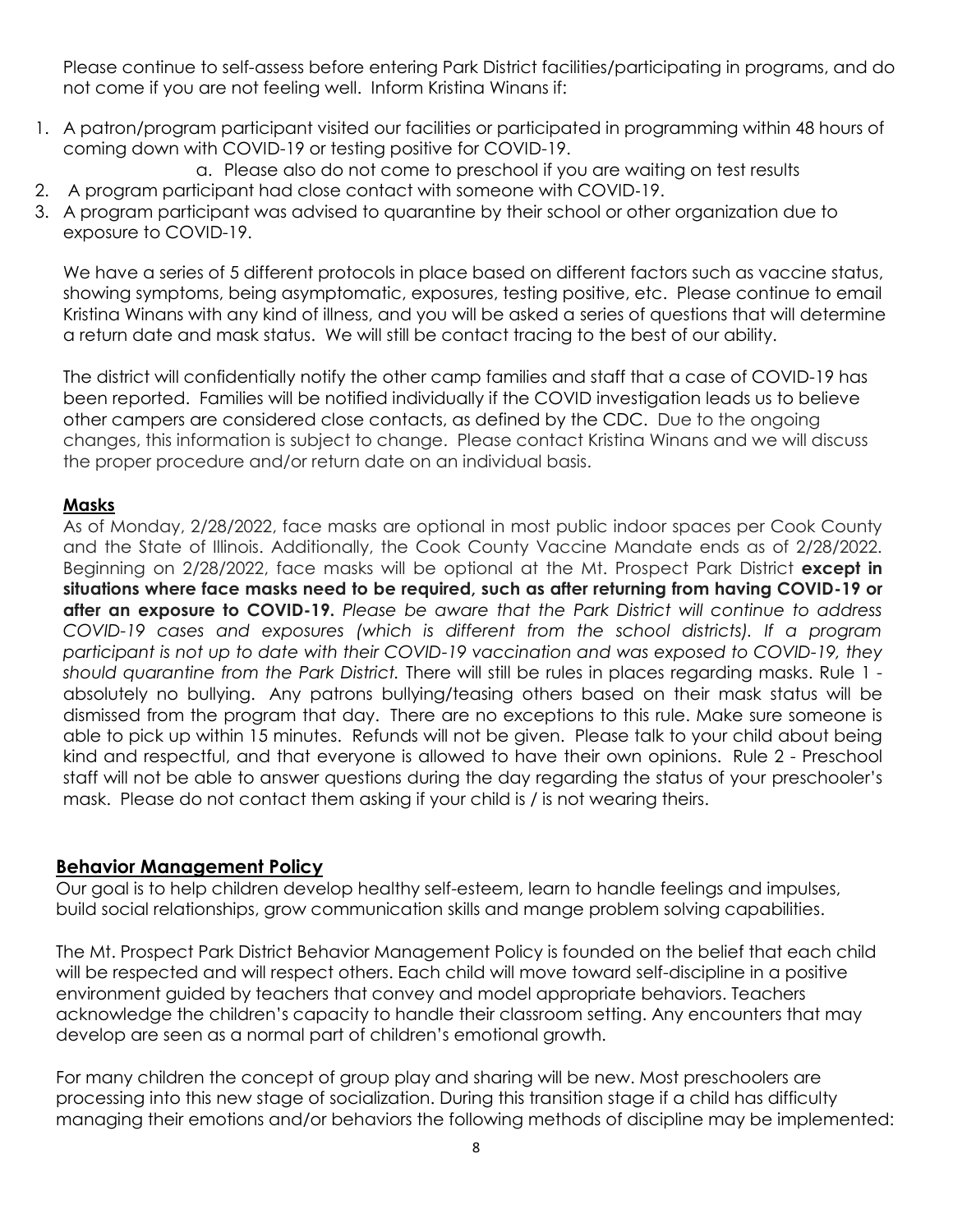#### **Teacher's Role in Behavior Management:**

- Simple and consistent rules & redirection
- Modeling appropriate behavior
- Assist in interactions with children, discuss the problem with him/her
- Teach communication skills
- Offering choices and recognizing positive behavior

#### **Child's Role in Developing Behavior Management**

- Helping to establish classroom rules
- Encouraging others to be respectful, responsible, and safe
- Being a role model for appropriate behavior
- Using words to express feelings
- Problem solving

#### **Involving Parents in Behavior Management**

If a child is having continual obstacles with his/her behavior, even with the help and support of teachers and family, a meeting with teachers, supervisors and other support many be necessary. The meeting would be to work as partners in developing a plan that would support the child's success. All reasonable modifications within boundaries will be made to help the child develop behaviors to make the school setting a positive experience. However, written notices will be given to parents of children who do not respond positively to a teacher's redirection for behaviors such as:

- 1. Being physically abusive: examples hitting, kicking, biting, throwing objects
- 2. Defying/ignoring teachers/staff
- 3. Using abusive and/or inappropriate language
- 4. Abusing equipment, supplies, facilities
- 5. Running away, or trying to leave the program room/facility

The first written notice: Will alert the parent of the continuation of inappropriate behavior. Outside professionals may be contacted with the parent's consent.

The second written notice: Will result in the parent meeting.

The third written notice: Will result in the child being removed from the program.

Based on the severity of the behavior, teachers may provide verbal warnings prior to issuing the first written warning or vice versa.

In any time a child's behavior threatens their own safety or the safety of others, the parent/guardian will be notified and is expected to pick the child up within 15 minutes. If the child is not benefiting from our program, or the health, safety and welfare of this child and/or that of another child in the group are at risk, we reserve the right to dismiss the child.

All situations vary depending on the child. It is important to help children with everyday interactions and to implement skills that will help throughout their lives. We strive to ensure each child has a successful school experience. We realize that each child responds differently to individual situations. From time to time a young child in a program setting may need reinforcement to help maintain age appropriate social skills.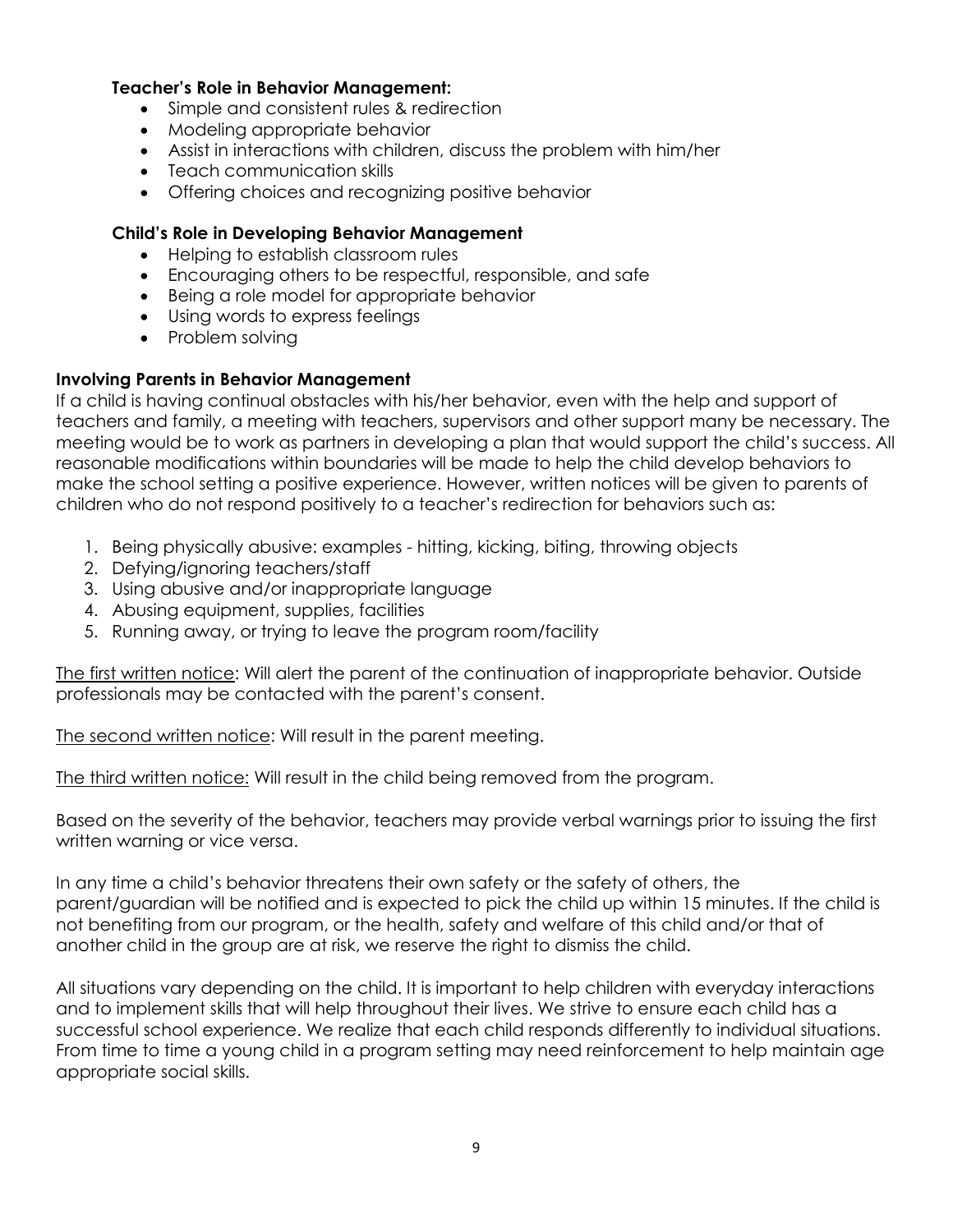# **ADA and Special Accommodations**

The Mt. Prospect Park District has a cooperative agreement with Northwest Special Recreation Association. This team of therapeutic recreation professionals provides inclusion assistance for park district programs. If you would like to consider additional support for your child, please contact Kristina Winans. If the teachers feel support is needed for a child they will have a conversation with the parent/guardian to set up at time for an observation from NWSRA.

# **Ways Parents Can Help Each Day of Class**

Parents often ask if there are ways that they that they can help their child have a successful preschool experience. Listed below are a few suggestions:

- Make sure your child gets enough sleep and has a regular bedtime.
- Help your child build good health habits by providing good nutrition.
- **Encourage self-reliance.**
- $\Box$  Take an interest in what your child does in school.
- □ Label everything with your child's first and last name.
- Read, read, read!
- **Cherish your child.**

# **THE PRESCHOOL CLASSROOM**

The preschool classroom is divided into several center areas designed to encourage learning through exploration, investigation and problem solving. In order to effectively stimulate and motivate children's curiosity, some center areas remain constant while the presentation of others will vary. **(Please note – the current guidelines/mitigations will determine which centers can safely be available and open for children use)**

#### **Reading Center**

The Reading Center creates a comfortable space to explore and enjoy good books. Favorite books are displayed with space for reading alone or with a friend. Children will have an opportunity to hold and read a book that was shared in a whole group setting or choose a selection of their own.

In the early stages of reading young children will "pretend" to read. Next, children will tell a story and "sound" as though they are reading. Both of these stages support the development of decoding words. In the Reading Center, the emergent reading stages can be observed in an informal setting.

#### **Art Center**

The Art Center is where creativity is enhanced and social skills are formed. Children are able to explore a variety of media and materials. The Art Center is a busy production area. Here children are free to express themselves in any way they prefer. Children may work together or alone. Plans are made, problems are solved and negotiations are developed.

Children are able to choose from a wide variety of materials such as paints, crayons, colored pencils and more. A child may start with a blank piece of paper on the easel and create a masterpiece! This is an area of complete self-expression.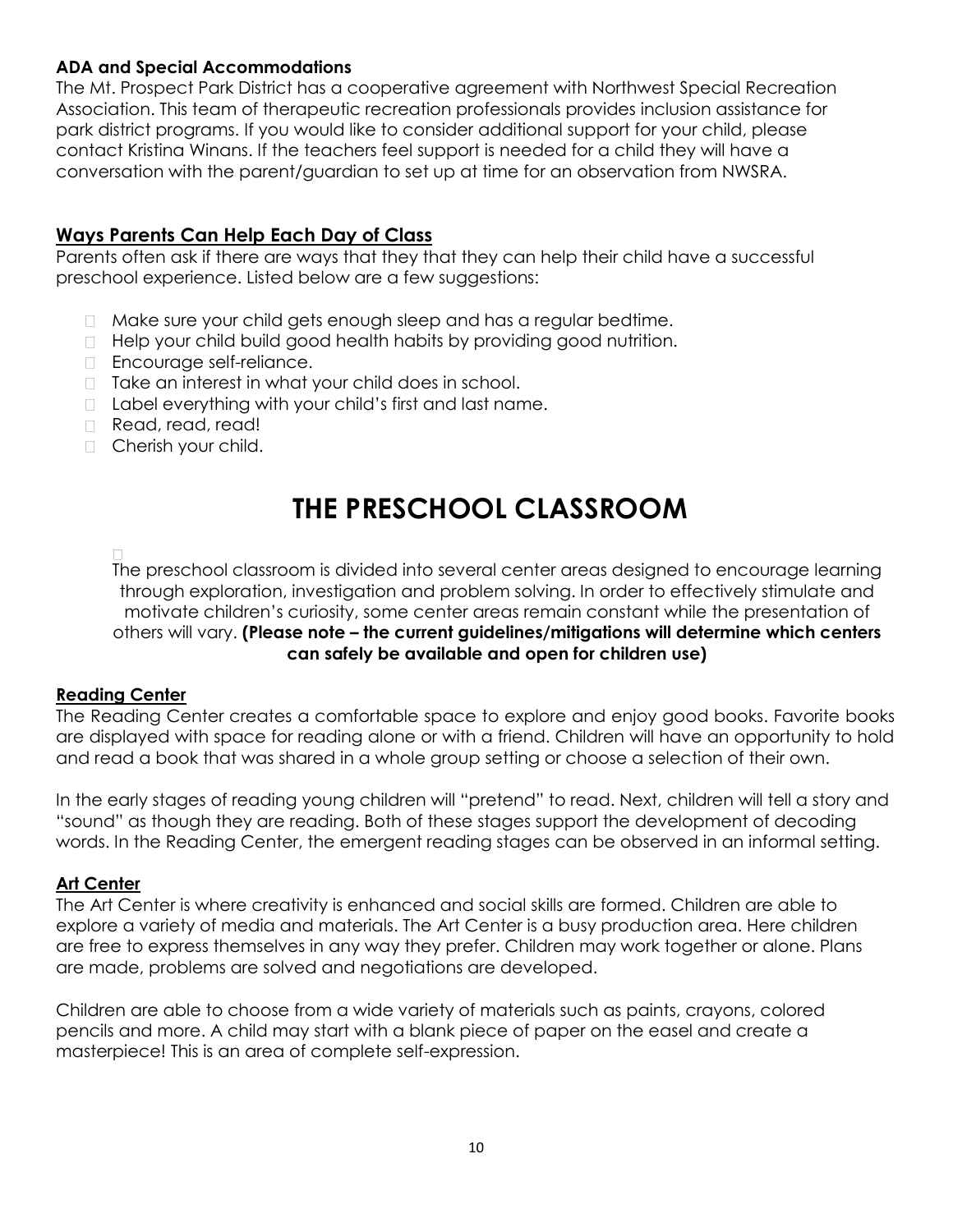#### **Block Center**

The Block Center is a construction area which provides children with interesting materials for designing and building. This center allows small groups of children to share materials and work together. Accessory pieces such as cars, trucks, animals and dinosaurs help to make structures more realistic.

Children learn about shapes, sizes, measurement, balance and more. One of the most important skills developed in this area is the ability to work in collaboration with others.

#### **Math Center**

The Math Center provides a place for children to explore a wide range of manipulative materials. Beads, puzzles, gears, one-to-one correspondence and recognition of numbers are just some of the materials available to the children. Patterning, sequencing, size and measurement along with computation help the child develop math computation skills.

Research has found that the exploration of these many items help children understand mathematical and logical thinking. When children are working together they will also be observed using negotiating skills and reinforce abstract thinking.

# **Science Center**

The Science Center is designed to encourage learning through observation, exploration and investigation. Children are encouraged to look and listen, use their senses for to find similarities and differences. They will experiment with various materials and use language to discuss what they have observed. Children have the opportunity to explore concepts of balance using scales, magnets and other equipment.

Science allows children to become aware of the world around them. Discovering nature, technology, health and environment opens discovery to how we belong to our world and opens avenues for conceptual thoughts and ideas.

# **Dramatic Play**

The Dramatic Play Center is the most social area of the room. Children engage in the many aspects and stages of play. Children are allowed to recreate roles they see in everyday life. As the year progresses the Dramatic Play Center will change and evolve to reflect various themes and interests of the children.

Dramatic play is an area where children can act out fantasy combined with real life situations. Language development is fostered along with social skills and communication. Problem solving, sharing and cooperative learning are fostered. Identifying community workers as well as family role playing opens the doors to the world around the children.

# **Sand and Water Table Centers**

Sand and water are two elements of the natural environment that provides children with sensory experiences. Imaginations are soaring while children are pouring, measuring, mixing and digging. These tables allow for a full sensory and cognitive experience. Repetitive motions let children see the effect and impact of the physical world as they use the materials.

The centers provide the opportunity to try things many different times and many different ways. They can discover how things are affected by themselves. Sharing, communication and discovery are some of the benefits of these centers.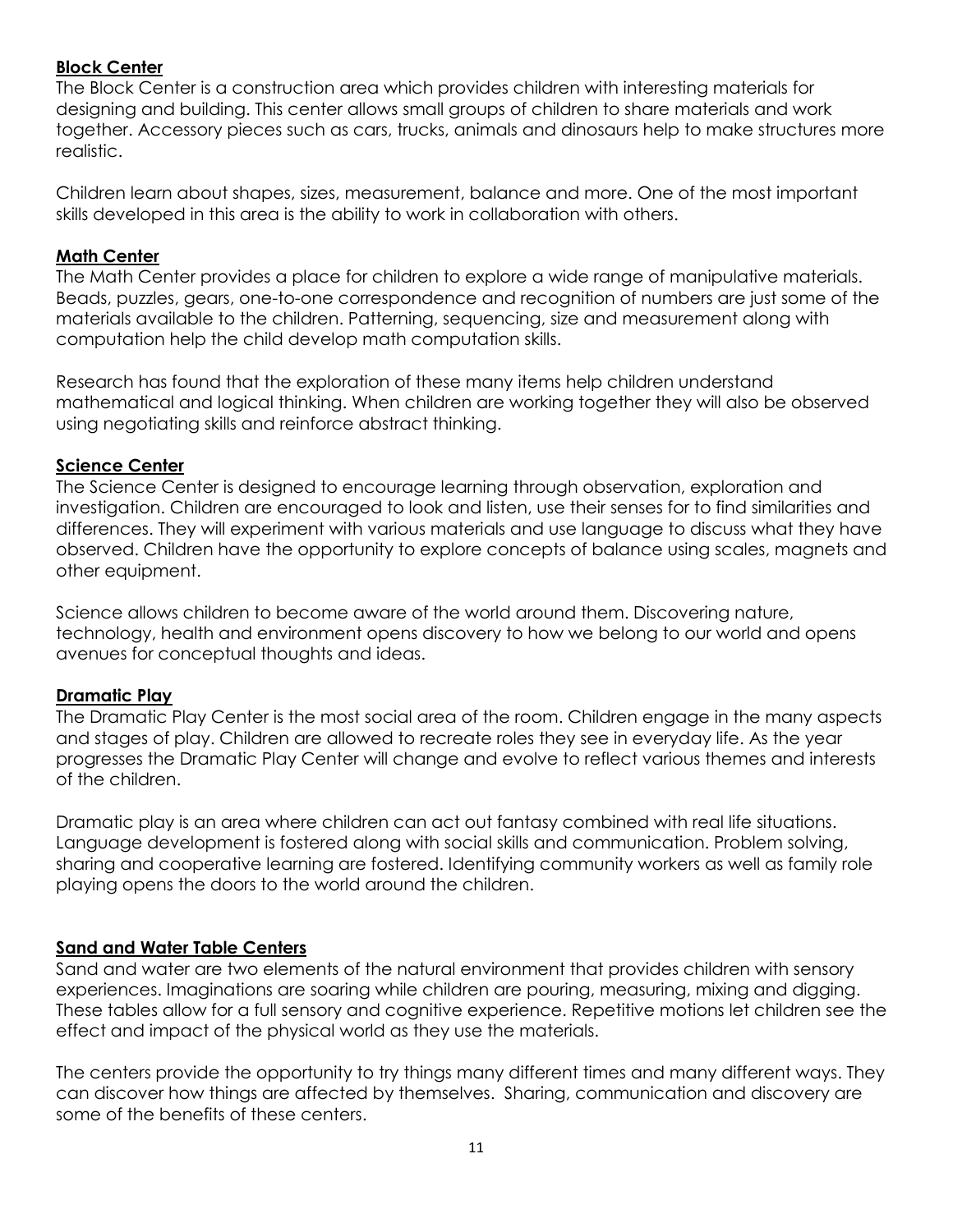#### **Circle Time**

Each day the children come together as a group for Circle Time. At this time a wide variety of activities are introduced. Songs, finger plays, stories, number and letter concepts, math and science are just some of the themes introduced. New ideas are explored through teacher and child directed concepts. When children experience group activities they are learning to wait their turn, learn and accept rules, share ideas and develop friends through name recognition.

#### **Large Motor Movement in Gym & Playground**

The preschool year is marked by advances in growth, strength, speed and coordination. Muscular abilities contribute to a growing self-confidence. Gym/playground activities are designed to aid in the development of large motor skills, promote coordination and encourage mobility. In addition to utilizing climbing equipment, the class has the opportunity to use scooters, hula-hoops, different types of balls, parachutes, and more. Along with large motor development other social skills are introduced. Sportsmanship, team spirit, taking turns and trying your best are some of the concepts used. Having children feel part of a group gives a boost to self-confidence and concepts of friendship. Children will utilize the outdoors as much as possible, weather permitting. Please always make sure to wear appropriate clothing for these large motor activities and weather.

#### **Music and Movement**

Research indicates that children develop awareness and respond to music even before birth. Music opens up a new world of sensory experiences for children. The introduction of rhythms and sounds brings out creativity along with movement. Children are free to express themselves by exposure to many different types of music. Rhythm bands, with the use of simple instruments, stories put to music, the use of hands for clapping and our voices to create sound and songs, are some of the ways to explore music and movement.

The activities expand a child's attention span, increase motor control, improve memory with the use of songs, but most importantly entail FUN!

*Thank you for your patience and flexibility as we plan accordingly with these new changes. The health and safety of the staff and students is the Park District's number one priority. We do realize these are big changes for the kids and adjustments will take some time.*

*MPPD follows all IDPH and CDC guidelines. Please note any of this information is subject to change.*

**Thank you and we are looking forward to a successful 2022-2023 school year! If you have any questions, please feel free to contact Kristina Winans, Early Childhood & Youth Manager at [kwinans@mppd.org](mailto:kwinans@mppd.org) or (847) 640-1000 x210**

*\*Parent waiver is attached on the last page of this handbook. Please submit to Kristina Winans before your child's first day of school.*